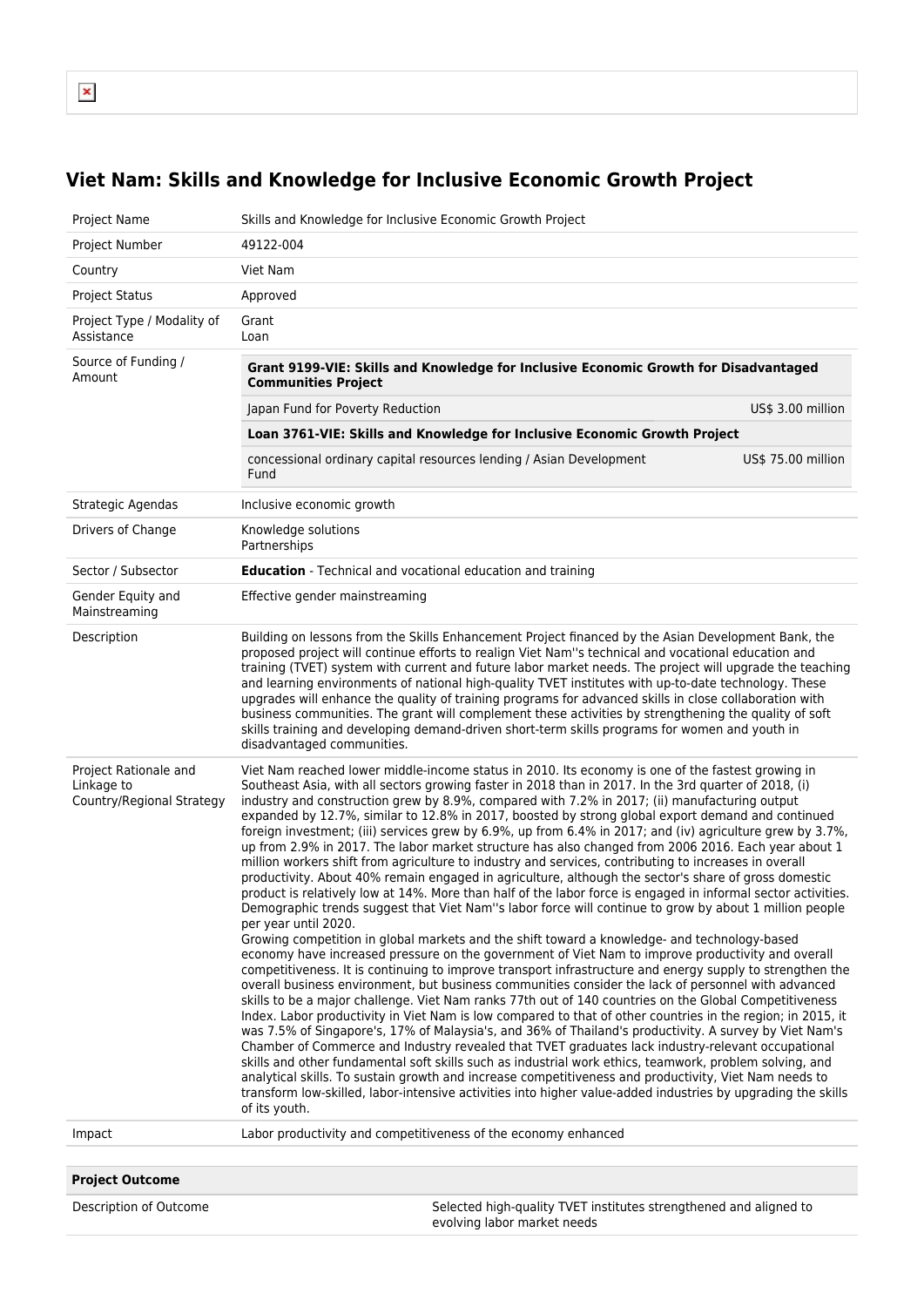|  |  | Progress Toward Outcome |
|--|--|-------------------------|
|--|--|-------------------------|

## **Implementation Progress**

| Description of Project Outputs |                                                                   | Teaching and learning environments in 16 TVET institutions improved<br>Skills training opportunities for disadvantaged communities and soft<br>skills of students in selected TVET institutions enhanced |  |
|--------------------------------|-------------------------------------------------------------------|----------------------------------------------------------------------------------------------------------------------------------------------------------------------------------------------------------|--|
| Issues)                        | Status of Implementation Progress (Outputs, Activities, and       |                                                                                                                                                                                                          |  |
| Geographical Location          |                                                                   | Nation-wide                                                                                                                                                                                              |  |
|                                |                                                                   |                                                                                                                                                                                                          |  |
| <b>Safeguard Categories</b>    |                                                                   |                                                                                                                                                                                                          |  |
| Environment                    |                                                                   | C                                                                                                                                                                                                        |  |
| Involuntary Resettlement       |                                                                   | C                                                                                                                                                                                                        |  |
| <b>Indigenous Peoples</b>      |                                                                   | В                                                                                                                                                                                                        |  |
|                                | <b>Summary of Environmental and Social Aspects</b>                |                                                                                                                                                                                                          |  |
| <b>Environmental Aspects</b>   |                                                                   |                                                                                                                                                                                                          |  |
| Involuntary Resettlement       |                                                                   |                                                                                                                                                                                                          |  |
| <b>Indigenous Peoples</b>      |                                                                   |                                                                                                                                                                                                          |  |
|                                | <b>Stakeholder Communication, Participation, and Consultation</b> |                                                                                                                                                                                                          |  |
| During Project Design          |                                                                   |                                                                                                                                                                                                          |  |
| During Project Implementation  |                                                                   |                                                                                                                                                                                                          |  |
|                                |                                                                   |                                                                                                                                                                                                          |  |
| <b>Business Opportunities</b>  |                                                                   |                                                                                                                                                                                                          |  |
|                                |                                                                   | Consulting Services The project will follow ADB's Procurement Guidelines (2015) and Guidelines on the Use of Consultants (2013).                                                                         |  |
| Procurement                    |                                                                   | The project will follow ADB's Procurement Guidelines (2015) and Guidelines on the Use of Consultants (2013).                                                                                             |  |
| Responsible ADB Officer        |                                                                   | Tanaka, Sakiko                                                                                                                                                                                           |  |
| Responsible ADB Department     |                                                                   | Southeast Asia Department                                                                                                                                                                                |  |
| Responsible ADB Division       |                                                                   | Human and Social Development Division, SERD                                                                                                                                                              |  |
| <b>Executing Agencies</b>      |                                                                   | Ministry of Labor, Invalids and Social Welfare<br>2 Dinh Le Street<br>Hanoi, Vietnam                                                                                                                     |  |
| <b>Timetable</b>               |                                                                   |                                                                                                                                                                                                          |  |
| Concept Clearance              |                                                                   | 30 Mar 2020                                                                                                                                                                                              |  |
| <b>Fact Finding</b>            |                                                                   | 11 May 2018 to 11 May 2018                                                                                                                                                                               |  |
| <b>MRM</b>                     |                                                                   | 19 Sep 2018                                                                                                                                                                                              |  |
| Approval                       |                                                                   | 11 Dec 2018                                                                                                                                                                                              |  |
| <b>Last Review Mission</b>     |                                                                   |                                                                                                                                                                                                          |  |
| Last PDS Update                |                                                                   | 11 Dec 2018                                                                                                                                                                                              |  |
|                                |                                                                   |                                                                                                                                                                                                          |  |

## **Grant 9199-VIE**

| <b>Financing Plan</b> |                                | <b>Grant Utilization</b>          |      |      |                         |
|-----------------------|--------------------------------|-----------------------------------|------|------|-------------------------|
|                       | Total (Amount in US\$ million) | Date                              | ADB  |      | Others   Net Percentage |
| <b>Project Cost</b>   | 3.00                           | <b>Cumulative Contract Awards</b> |      |      |                         |
| ADB                   | 0.00                           |                                   | 0.00 | 0.00 | $\%$                    |
| Counterpart           | 0.00                           | <b>Cumulative Disbursements</b>   |      |      |                         |
| Cofinancing           | 3.00                           |                                   | 0.00 | 0.00 | $\%$                    |